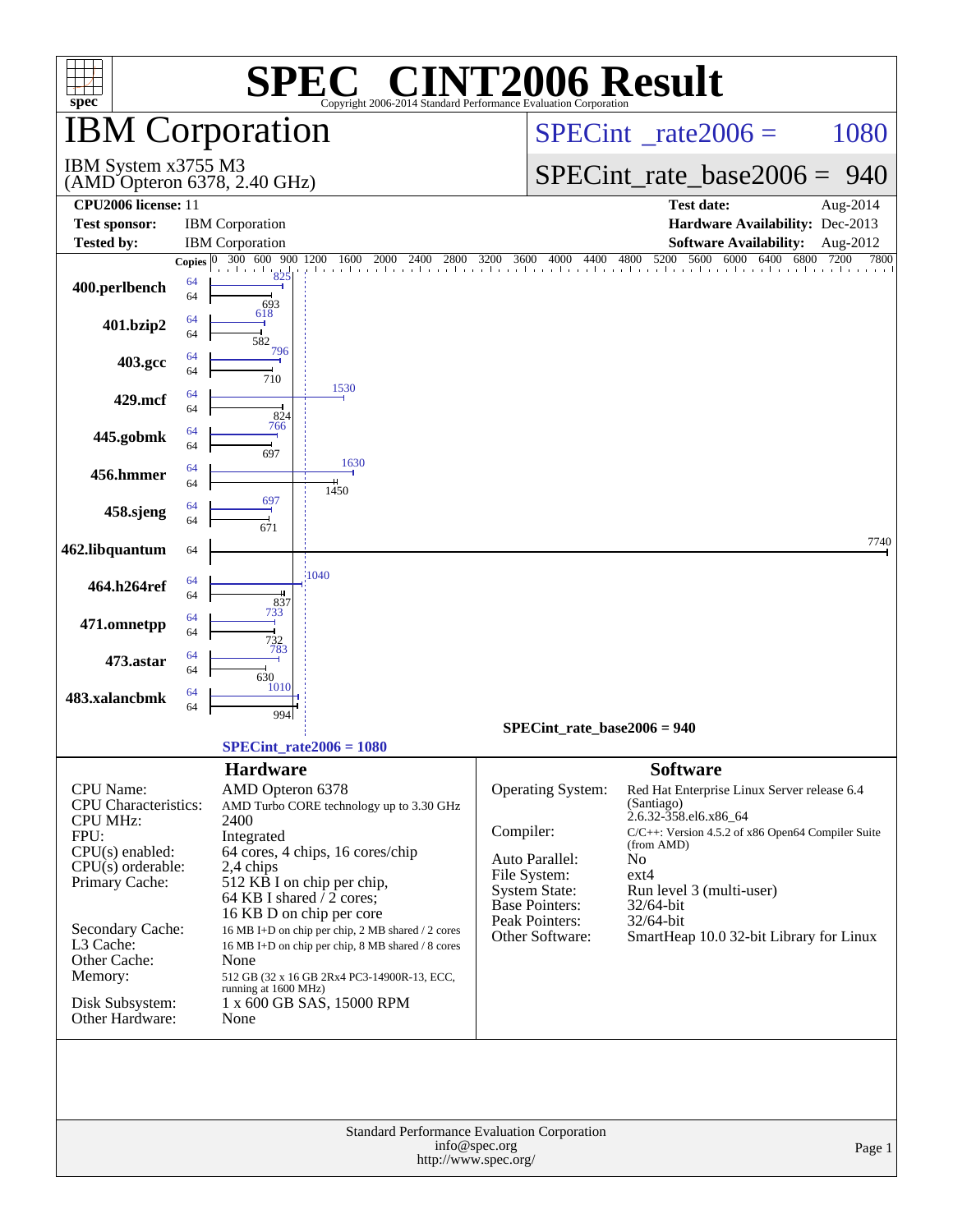

## IBM Corporation

SPECint rate $2006 = 1080$ 

## [SPECint\\_rate\\_base2006 =](http://www.spec.org/auto/cpu2006/Docs/result-fields.html#SPECintratebase2006) 940

(AMD Opteron 6378, 2.40 GHz) IBM System x3755 M3

**[CPU2006 license:](http://www.spec.org/auto/cpu2006/Docs/result-fields.html#CPU2006license)** 11 **[Test date:](http://www.spec.org/auto/cpu2006/Docs/result-fields.html#Testdate)** Aug-2014 **[Test sponsor:](http://www.spec.org/auto/cpu2006/Docs/result-fields.html#Testsponsor)** IBM Corporation **[Hardware Availability:](http://www.spec.org/auto/cpu2006/Docs/result-fields.html#HardwareAvailability)** Dec-2013 **[Tested by:](http://www.spec.org/auto/cpu2006/Docs/result-fields.html#Testedby)** IBM Corporation **[Software Availability:](http://www.spec.org/auto/cpu2006/Docs/result-fields.html#SoftwareAvailability)** Aug-2012

#### **[Results Table](http://www.spec.org/auto/cpu2006/Docs/result-fields.html#ResultsTable)**

|                                                                                                          | <b>Base</b>   |                |            |                |            | <b>Peak</b>    |                  |               |                |              |                |              |                |              |
|----------------------------------------------------------------------------------------------------------|---------------|----------------|------------|----------------|------------|----------------|------------------|---------------|----------------|--------------|----------------|--------------|----------------|--------------|
| <b>Benchmark</b>                                                                                         | <b>Copies</b> | <b>Seconds</b> | Ratio      | <b>Seconds</b> | Ratio      | <b>Seconds</b> | Ratio            | <b>Copies</b> | <b>Seconds</b> | <b>Ratio</b> | <b>Seconds</b> | <b>Ratio</b> | <b>Seconds</b> | <b>Ratio</b> |
| 400.perlbench                                                                                            | 64            | 900            | 694        | 902            | <b>693</b> | 902            | 693I             | 64            | 759            | 824          | 758            | 825          | 756            | 827          |
| 401.bzip2                                                                                                | 64            | 1061           | 582        | 1069           | 578        | 1061           | 582l             | 64            | 996            | 620          | 999            | 618          | 1008           | 613          |
| $403.\mathrm{gcc}$                                                                                       | 64            | 726            | 710        | 726            | <b>710</b> | 726            | 709 <sub>1</sub> | 64            | 647            | 796          | 647            | 796          | 649            | 794          |
| $429$ .mcf                                                                                               | 64            | 713            | 819        | 708            | 824        | 707            | 825              | 64            | 384            | 1520         | 382            | 1530         | 382            | 1530         |
| $445$ .gobm $k$                                                                                          | 64            | 964            | 697        | 962            | 698        | 964            | 697              | 64            | 876            | 767          | 877            | 765          | 876            | 766          |
| 456.hmmer                                                                                                | 64            | 411            | 1450       | 413            | 1450       | 423            | 1410             | 64            | 364            | 1640         | 366            | 1630         | 367            | 1630         |
| $458$ .sjeng                                                                                             | 64            | 1155           | 671        | 1153           | 671        | 1156           | 670l             | 64            | 1114           | 695          | 1112           | 697          | 1110           | 697          |
| 462.libquantum                                                                                           | 64            | 172            | 7730       | 171            | 7740       | 171            | 7740             | 64            | 172            | 7730         | 171            | 7740         | 171            | 7740         |
| 464.h264ref                                                                                              | 64            | 1741           | 814        | 1693           | 837        | 1672           | 847              | 64            | 1359           | 1040         | 1361           | 1040         | 1358           | 1040         |
| 471.omnetpp                                                                                              | 64            | 548            | 729        | 545            | 735        | 546            | 732              | 64            | 545            | 734          | 546            | 733          | 546            | 733          |
| $473.$ astar                                                                                             | 64            | 714            | <b>630</b> | 712            | 631        | 716            | 628              | 64            | 574            | 783          | 573            | 785          | 577            | 779          |
| 483.xalancbmk                                                                                            | 64            | 445            | 993        | 444            | <b>994</b> | 443            | 996              | 64            | 437            | 1010         | 438            | 1010         | 441            | 1000         |
| Results appear in the order in which they were run. Bold underlined text indicates a median measurement. |               |                |            |                |            |                |                  |               |                |              |                |              |                |              |

#### **[Submit Notes](http://www.spec.org/auto/cpu2006/Docs/result-fields.html#SubmitNotes)**

The config file option 'submit' was used. 'numactl' was used to bind copies to the cores. See the configuration file for details.

#### **[Operating System Notes](http://www.spec.org/auto/cpu2006/Docs/result-fields.html#OperatingSystemNotes)**

'ulimit -s unlimited' was used to set environment stack size 'ulimit -l 2097152' was used to set environment locked pages in memory limit

Set transparent\_hugepage=never as a boot parameter in /boot/grub/menu.lst

Set vm/nr\_hugepages=57344 in /etc/sysctl.conf mount -t hugetlbfs nodev /mnt/hugepages

#### **[Platform Notes](http://www.spec.org/auto/cpu2006/Docs/result-fields.html#PlatformNotes)**

 BIOS setting: Operating Mode set to Performance Sysinfo program /home/SPECcpu-20120821-amd1206/Docs/sysinfo-rev6818 \$Rev: 6818 \$ \$Date:: 2012-07-17 #\$ 5569a0425e2ad530534e4c79a46e4d28 running on x3755M3 Tue Aug 19 13:19:44 2014

 This section contains SUT (System Under Test) info as seen by some common utilities. To remove or add to this section, see: <http://www.spec.org/cpu2006/Docs/config.html#sysinfo>

From /proc/cpuinfo

Continued on next page

Standard Performance Evaluation Corporation [info@spec.org](mailto:info@spec.org) <http://www.spec.org/>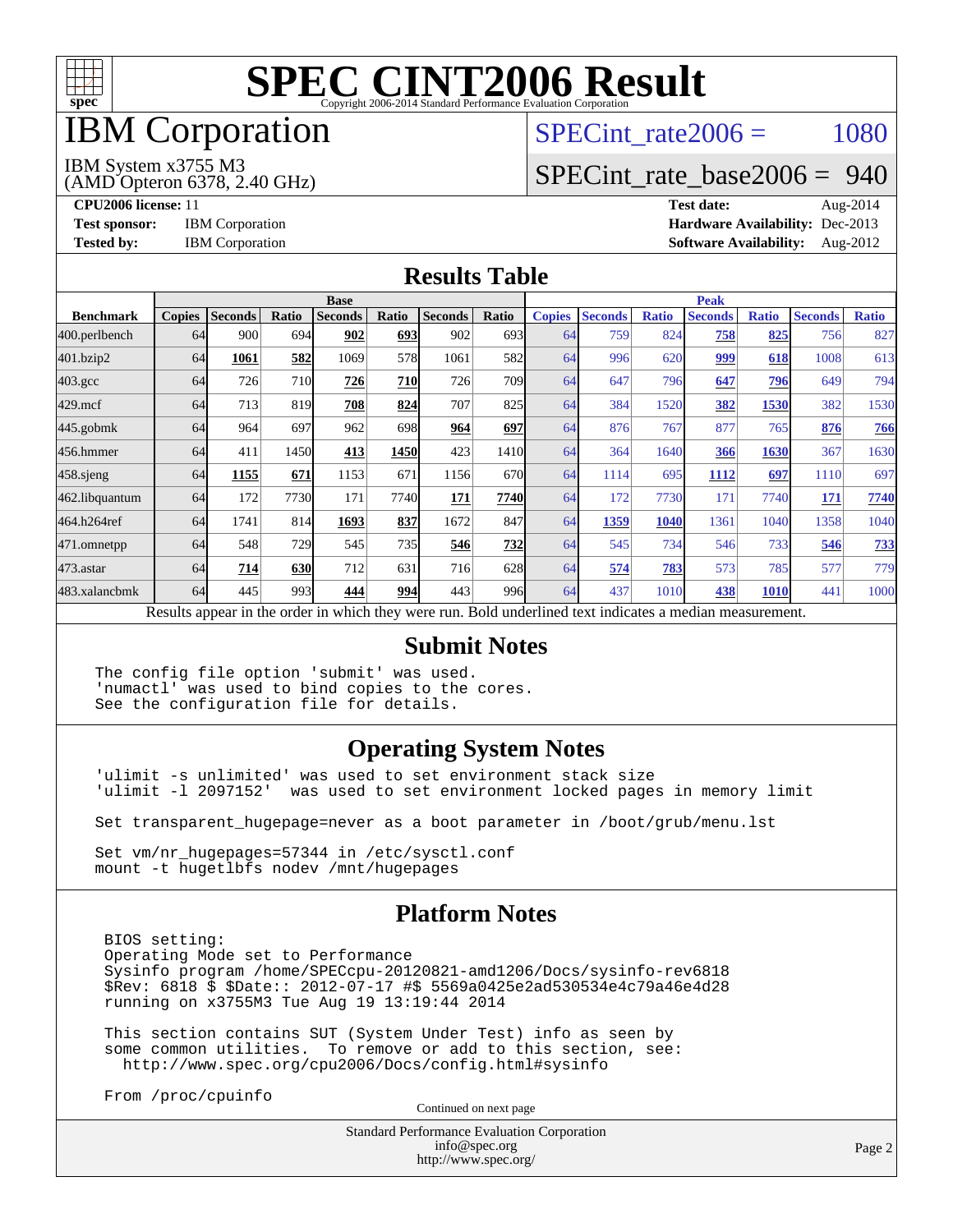

IBM Corporation

SPECint rate $2006 = 1080$ 

(AMD Opteron 6378, 2.40 GHz) IBM System x3755 M3

[SPECint\\_rate\\_base2006 =](http://www.spec.org/auto/cpu2006/Docs/result-fields.html#SPECintratebase2006) 940

**[CPU2006 license:](http://www.spec.org/auto/cpu2006/Docs/result-fields.html#CPU2006license)** 11 **[Test date:](http://www.spec.org/auto/cpu2006/Docs/result-fields.html#Testdate)** Aug-2014 **[Test sponsor:](http://www.spec.org/auto/cpu2006/Docs/result-fields.html#Testsponsor)** IBM Corporation **[Hardware Availability:](http://www.spec.org/auto/cpu2006/Docs/result-fields.html#HardwareAvailability)** Dec-2013 **[Tested by:](http://www.spec.org/auto/cpu2006/Docs/result-fields.html#Testedby)** IBM Corporation **[Software Availability:](http://www.spec.org/auto/cpu2006/Docs/result-fields.html#SoftwareAvailability)** Aug-2012

#### **[Platform Notes \(Continued\)](http://www.spec.org/auto/cpu2006/Docs/result-fields.html#PlatformNotes)**

 model name : AMD Opteron(tm) Processor 6378 4 "physical id"s (chips) 64 "processors" cores, siblings (Caution: counting these is hw and system dependent. The following excerpts from /proc/cpuinfo might not be reliable. Use with caution.) cpu cores : 8 siblings : 16 physical 0: cores 0 1 2 3 4 5 6 7 physical 1: cores 0 1 2 3 4 5 6 7 physical 2: cores 0 1 2 3 4 5 6 7 physical 3: cores 0 1 2 3 4 5 6 7 cache size : 2048 KB From /proc/meminfo MemTotal: 529379112 kB<br>HugePages Total: 57344 HugePages\_Total: 57344 Hugepagesize: 2048 kB /usr/bin/lsb\_release -d Red Hat Enterprise Linux Server release 6.4 (Santiago) From /etc/\*release\* /etc/\*version\* redhat-release: Red Hat Enterprise Linux Server release 6.4 (Santiago) system-release: Red Hat Enterprise Linux Server release 6.4 (Santiago) system-release-cpe: cpe:/o:redhat:enterprise\_linux:6server:ga:server uname -a: Linux x3755M3 2.6.32-358.el6.x86\_64 #1 SMP Tue Jan 29 11:47:41 EST 2013 x86\_64 x86\_64 x86\_64 GNU/Linux run-level 3 Aug 19 13:11 SPEC is set to: /home/SPECcpu-20120821-amd1206 Filesystem Type Size Used Avail Use% Mounted on /dev/mapper/VolGroup-lv\_root ext4 546G 151G 368G 30% / Additional information from dmidecode: BIOS American Megatrends Inc. -[AYE167AUS-1.14]- 10/14/2013 Memory: 32x 16 GB 32x Samsung M393B2G70BH0- 16 GB 1866 MHz 2 rank (End of data from sysinfo program) The sysinfo-rev6818 used in this submission has an issue parsing the dmidecode output with "Memory Device Mapped Address" lines. The additional "32x 16 GB" in the sysinfo section above are not actual memory DIMMs and can be ignored.

> Standard Performance Evaluation Corporation [info@spec.org](mailto:info@spec.org) <http://www.spec.org/>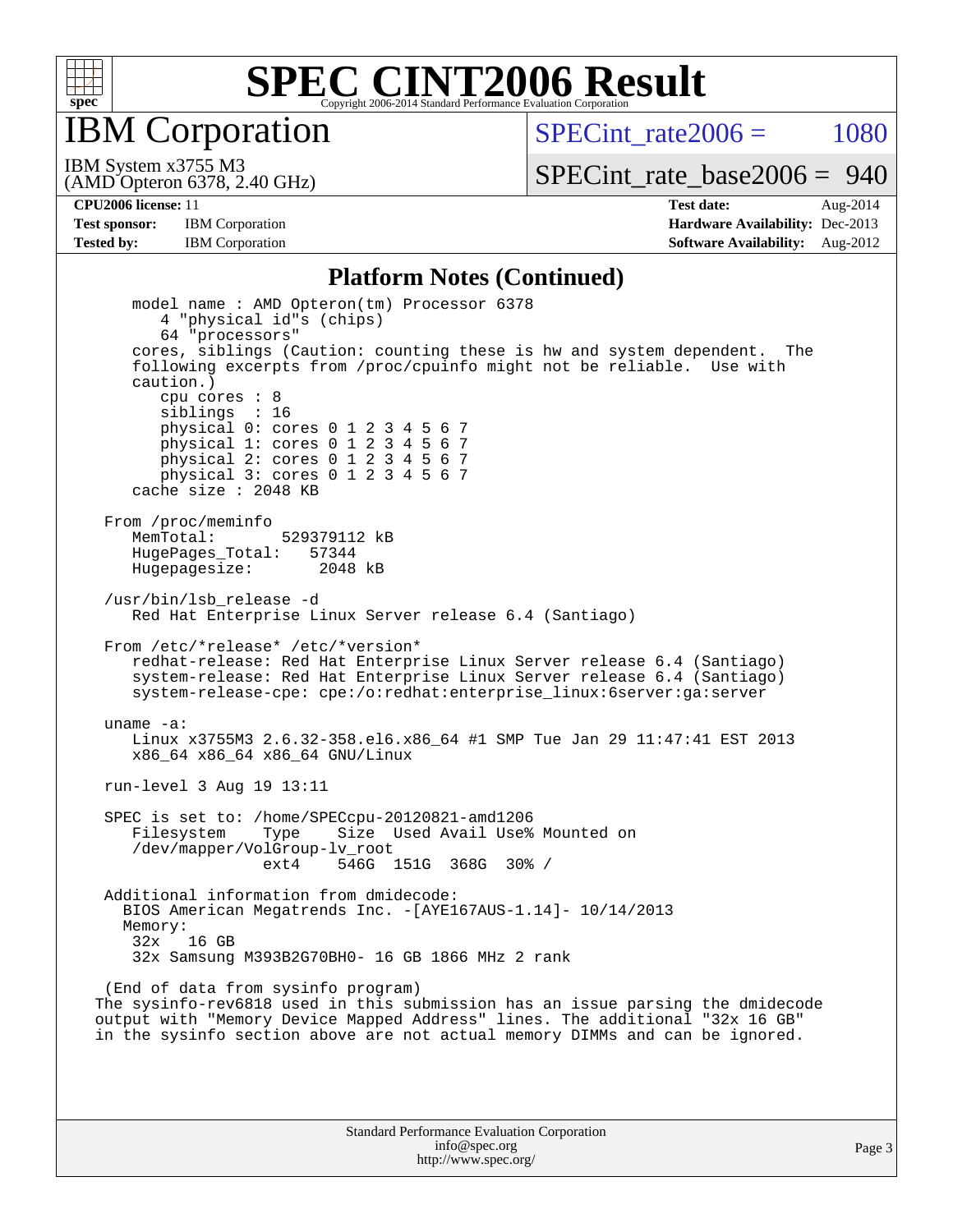

## IBM Corporation

SPECint rate $2006 = 1080$ 

[SPECint\\_rate\\_base2006 =](http://www.spec.org/auto/cpu2006/Docs/result-fields.html#SPECintratebase2006) 940

IBM System x3755 M3

(AMD Opteron 6378, 2.40 GHz)

**[Tested by:](http://www.spec.org/auto/cpu2006/Docs/result-fields.html#Testedby)** IBM Corporation **[Software Availability:](http://www.spec.org/auto/cpu2006/Docs/result-fields.html#SoftwareAvailability)** Aug-2012

**[CPU2006 license:](http://www.spec.org/auto/cpu2006/Docs/result-fields.html#CPU2006license)** 11 **[Test date:](http://www.spec.org/auto/cpu2006/Docs/result-fields.html#Testdate)** Aug-2014 **[Test sponsor:](http://www.spec.org/auto/cpu2006/Docs/result-fields.html#Testsponsor)** IBM Corporation **[Hardware Availability:](http://www.spec.org/auto/cpu2006/Docs/result-fields.html#HardwareAvailability)** Dec-2013

#### **[General Notes](http://www.spec.org/auto/cpu2006/Docs/result-fields.html#GeneralNotes)**

Environment variables set by runspec before the start of the run: LD\_LIBRARY\_PATH = "/home/SPECcpu-20120821-amd1206/amd1206-rate-libs-revA/32:/home/SPECcpu-20120821-amd1206/amd1206-rate-libs-revA/64"

The x86 Open64 Compiler Suite is only available from (and supported by) AMD at <http://developer.amd.com/cpu/open64>

Binaries were compiled on a system with 2x AMD Opteron 6386SE chips + 128GB Memory using RHEL 6.3

#### **[Base Compiler Invocation](http://www.spec.org/auto/cpu2006/Docs/result-fields.html#BaseCompilerInvocation)**

[C benchmarks](http://www.spec.org/auto/cpu2006/Docs/result-fields.html#Cbenchmarks): [opencc](http://www.spec.org/cpu2006/results/res2014q3/cpu2006-20140825-31012.flags.html#user_CCbase_Fopencc)

[C++ benchmarks:](http://www.spec.org/auto/cpu2006/Docs/result-fields.html#CXXbenchmarks) [openCC](http://www.spec.org/cpu2006/results/res2014q3/cpu2006-20140825-31012.flags.html#user_CXXbase_FopenCC)

#### **[Base Portability Flags](http://www.spec.org/auto/cpu2006/Docs/result-fields.html#BasePortabilityFlags)**

 400.perlbench: [-DSPEC\\_CPU\\_LP64](http://www.spec.org/cpu2006/results/res2014q3/cpu2006-20140825-31012.flags.html#b400.perlbench_basePORTABILITY_DSPEC_CPU_LP64) [-DSPEC\\_CPU\\_LINUX\\_X64](http://www.spec.org/cpu2006/results/res2014q3/cpu2006-20140825-31012.flags.html#b400.perlbench_baseCPORTABILITY_DSPEC_CPU_LINUX_X64) 401.bzip2: [-DSPEC\\_CPU\\_LP64](http://www.spec.org/cpu2006/results/res2014q3/cpu2006-20140825-31012.flags.html#suite_basePORTABILITY401_bzip2_DSPEC_CPU_LP64) 403.gcc: [-DSPEC\\_CPU\\_LP64](http://www.spec.org/cpu2006/results/res2014q3/cpu2006-20140825-31012.flags.html#suite_basePORTABILITY403_gcc_DSPEC_CPU_LP64) 429.mcf: [-DSPEC\\_CPU\\_LP64](http://www.spec.org/cpu2006/results/res2014q3/cpu2006-20140825-31012.flags.html#suite_basePORTABILITY429_mcf_DSPEC_CPU_LP64) 445.gobmk: [-DSPEC\\_CPU\\_LP64](http://www.spec.org/cpu2006/results/res2014q3/cpu2006-20140825-31012.flags.html#suite_basePORTABILITY445_gobmk_DSPEC_CPU_LP64) 456.hmmer: [-DSPEC\\_CPU\\_LP64](http://www.spec.org/cpu2006/results/res2014q3/cpu2006-20140825-31012.flags.html#suite_basePORTABILITY456_hmmer_DSPEC_CPU_LP64) 458.sjeng: [-DSPEC\\_CPU\\_LP64](http://www.spec.org/cpu2006/results/res2014q3/cpu2006-20140825-31012.flags.html#suite_basePORTABILITY458_sjeng_DSPEC_CPU_LP64)

 462.libquantum: [-DSPEC\\_CPU\\_LP64](http://www.spec.org/cpu2006/results/res2014q3/cpu2006-20140825-31012.flags.html#suite_basePORTABILITY462_libquantum_DSPEC_CPU_LP64) [-DSPEC\\_CPU\\_LINUX](http://www.spec.org/cpu2006/results/res2014q3/cpu2006-20140825-31012.flags.html#b462.libquantum_baseCPORTABILITY_DSPEC_CPU_LINUX) 464.h264ref: [-DSPEC\\_CPU\\_LP64](http://www.spec.org/cpu2006/results/res2014q3/cpu2006-20140825-31012.flags.html#suite_basePORTABILITY464_h264ref_DSPEC_CPU_LP64)

483.xalancbmk: [-DSPEC\\_CPU\\_LINUX](http://www.spec.org/cpu2006/results/res2014q3/cpu2006-20140825-31012.flags.html#b483.xalancbmk_baseCXXPORTABILITY_DSPEC_CPU_LINUX)

#### **[Base Optimization Flags](http://www.spec.org/auto/cpu2006/Docs/result-fields.html#BaseOptimizationFlags)**

[C benchmarks](http://www.spec.org/auto/cpu2006/Docs/result-fields.html#Cbenchmarks):

[-Ofast](http://www.spec.org/cpu2006/results/res2014q3/cpu2006-20140825-31012.flags.html#user_CCbase_F-Ofast) [-CG:local\\_sched\\_alg=1](http://www.spec.org/cpu2006/results/res2014q3/cpu2006-20140825-31012.flags.html#user_CCbase_F-CG:local_sched_alg_2175ca61f1a2717f1ec57b14995b9e7a) [-INLINE:aggressive=ON](http://www.spec.org/cpu2006/results/res2014q3/cpu2006-20140825-31012.flags.html#user_CCbase_F-INLINE:aggressive_1968a21fda3b9e485676870015f71302) [-IPA:plimit=8000](http://www.spec.org/cpu2006/results/res2014q3/cpu2006-20140825-31012.flags.html#user_CCbase_F-IPA:plimit_92cba83f3d47f09c7d5368fda93ddbd7) [-IPA:small\\_pu=100](http://www.spec.org/cpu2006/results/res2014q3/cpu2006-20140825-31012.flags.html#user_CCbase_F-IPA:small_pu_900a09767c6929d55c26ea3d32399996) [-HP:bd=2m:heap=2m](http://www.spec.org/cpu2006/results/res2014q3/cpu2006-20140825-31012.flags.html#user_CCbase_F-HUGEPAGE_539c723a9f9bd1bd95cd839aeb740bae) [-mso](http://www.spec.org/cpu2006/results/res2014q3/cpu2006-20140825-31012.flags.html#user_CCbase_F-mso) [-LNO:prefetch=2](http://www.spec.org/cpu2006/results/res2014q3/cpu2006-20140825-31012.flags.html#user_CCbase_F-LNO:prefetch_9aee81855ba0592a3c8a40ba7b041143) [-march=bdver1](http://www.spec.org/cpu2006/results/res2014q3/cpu2006-20140825-31012.flags.html#user_CCbase_F-march_fdb9f2653a6b3eaa60be4cf93a9ba5f3)

[C++ benchmarks:](http://www.spec.org/auto/cpu2006/Docs/result-fields.html#CXXbenchmarks)

[-Ofast](http://www.spec.org/cpu2006/results/res2014q3/cpu2006-20140825-31012.flags.html#user_CXXbase_F-Ofast) [-m32](http://www.spec.org/cpu2006/results/res2014q3/cpu2006-20140825-31012.flags.html#user_CXXbase_F-m32) [-INLINE:aggressive=on](http://www.spec.org/cpu2006/results/res2014q3/cpu2006-20140825-31012.flags.html#user_CXXbase_F-INLINE:aggressive_e14807c0a1e56a6a83cb25ab07c7ae8a) [-CG:cmp\\_peep=on](http://www.spec.org/cpu2006/results/res2014q3/cpu2006-20140825-31012.flags.html#user_CXXbase_F-CG:cmp_peep_ab90c979e95bee1f1f617a32622424ed) [-D\\_\\_OPEN64\\_FAST\\_SET](http://www.spec.org/cpu2006/results/res2014q3/cpu2006-20140825-31012.flags.html#user_CXXbase_F-D__OPEN64_FAST_SET_294c6d8260f208640e5474aae24dc22e) [-march=bdver1](http://www.spec.org/cpu2006/results/res2014q3/cpu2006-20140825-31012.flags.html#user_CXXbase_F-march_fdb9f2653a6b3eaa60be4cf93a9ba5f3) [-L/root/work/libraries/SmartHeap-10/lib -lsmartheap](http://www.spec.org/cpu2006/results/res2014q3/cpu2006-20140825-31012.flags.html#user_CXXbase_F-L_lib_directory_lsmartheap_85a76c4428362ddebb9fcf59329573fc)

#### **[Peak Compiler Invocation](http://www.spec.org/auto/cpu2006/Docs/result-fields.html#PeakCompilerInvocation)**

[C benchmarks](http://www.spec.org/auto/cpu2006/Docs/result-fields.html#Cbenchmarks): [opencc](http://www.spec.org/cpu2006/results/res2014q3/cpu2006-20140825-31012.flags.html#user_CCpeak_Fopencc)

Continued on next page

Standard Performance Evaluation Corporation [info@spec.org](mailto:info@spec.org) <http://www.spec.org/>

Page 4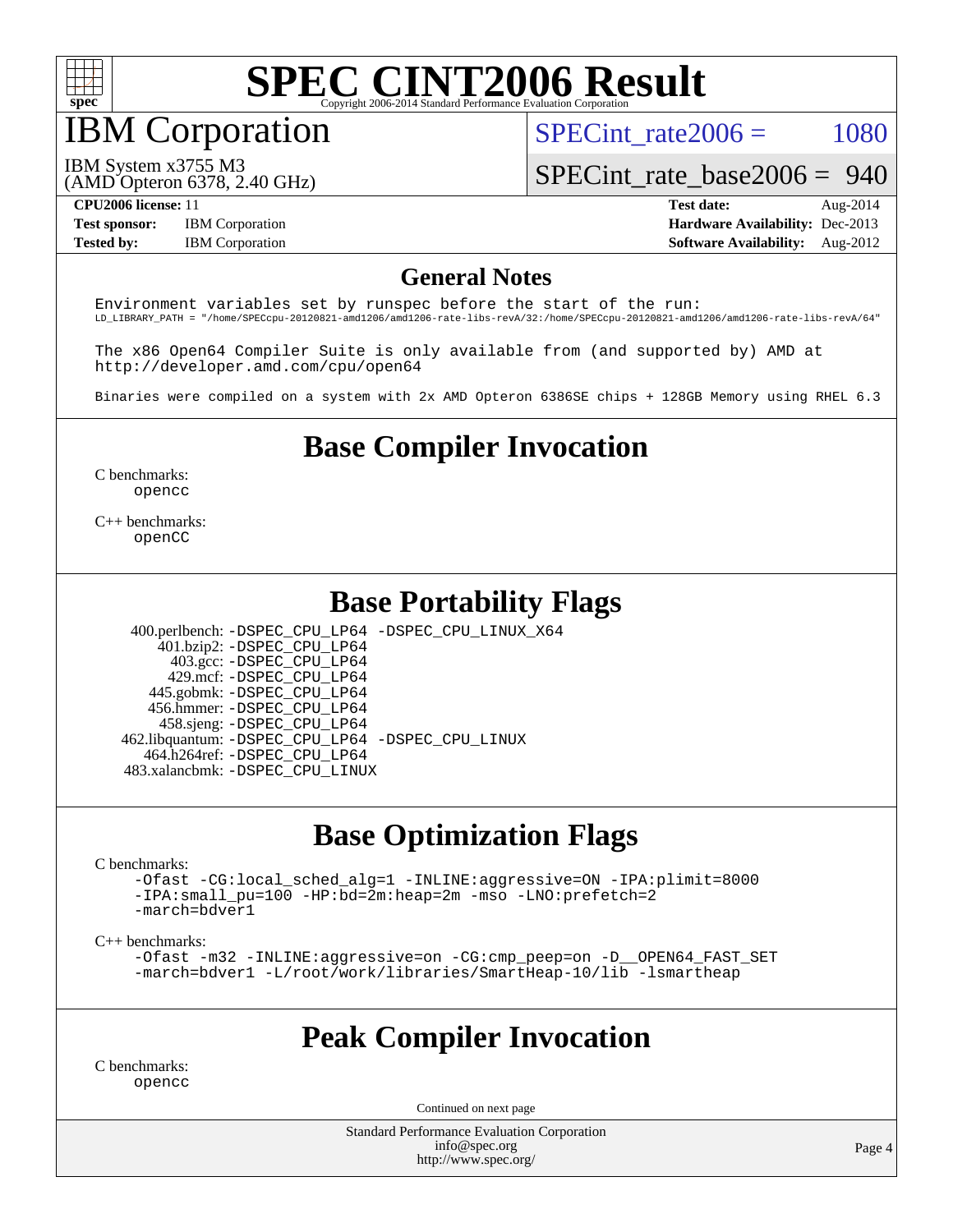

IBM Corporation

 $SPECTnt_rate2006 = 1080$ 

(AMD Opteron 6378, 2.40 GHz) IBM System x3755 M3

[SPECint\\_rate\\_base2006 =](http://www.spec.org/auto/cpu2006/Docs/result-fields.html#SPECintratebase2006) 940

**[CPU2006 license:](http://www.spec.org/auto/cpu2006/Docs/result-fields.html#CPU2006license)** 11 **[Test date:](http://www.spec.org/auto/cpu2006/Docs/result-fields.html#Testdate)** Aug-2014 **[Test sponsor:](http://www.spec.org/auto/cpu2006/Docs/result-fields.html#Testsponsor)** IBM Corporation **[Hardware Availability:](http://www.spec.org/auto/cpu2006/Docs/result-fields.html#HardwareAvailability)** Dec-2013 **[Tested by:](http://www.spec.org/auto/cpu2006/Docs/result-fields.html#Testedby)** IBM Corporation **[Software Availability:](http://www.spec.org/auto/cpu2006/Docs/result-fields.html#SoftwareAvailability)** Aug-2012

### **[Peak Compiler Invocation \(Continued\)](http://www.spec.org/auto/cpu2006/Docs/result-fields.html#PeakCompilerInvocation)**

[C++ benchmarks:](http://www.spec.org/auto/cpu2006/Docs/result-fields.html#CXXbenchmarks) [openCC](http://www.spec.org/cpu2006/results/res2014q3/cpu2006-20140825-31012.flags.html#user_CXXpeak_FopenCC)

#### **[Peak Portability Flags](http://www.spec.org/auto/cpu2006/Docs/result-fields.html#PeakPortabilityFlags)**

 400.perlbench: [-DSPEC\\_CPU\\_LP64](http://www.spec.org/cpu2006/results/res2014q3/cpu2006-20140825-31012.flags.html#b400.perlbench_peakPORTABILITY_DSPEC_CPU_LP64) [-DSPEC\\_CPU\\_LINUX\\_X64](http://www.spec.org/cpu2006/results/res2014q3/cpu2006-20140825-31012.flags.html#b400.perlbench_peakCPORTABILITY_DSPEC_CPU_LINUX_X64) 401.bzip2: [-DSPEC\\_CPU\\_LP64](http://www.spec.org/cpu2006/results/res2014q3/cpu2006-20140825-31012.flags.html#suite_peakPORTABILITY401_bzip2_DSPEC_CPU_LP64) 445.gobmk: [-DSPEC\\_CPU\\_LP64](http://www.spec.org/cpu2006/results/res2014q3/cpu2006-20140825-31012.flags.html#suite_peakPORTABILITY445_gobmk_DSPEC_CPU_LP64) 456.hmmer: [-DSPEC\\_CPU\\_LP64](http://www.spec.org/cpu2006/results/res2014q3/cpu2006-20140825-31012.flags.html#suite_peakPORTABILITY456_hmmer_DSPEC_CPU_LP64) 458.sjeng: [-DSPEC\\_CPU\\_LP64](http://www.spec.org/cpu2006/results/res2014q3/cpu2006-20140825-31012.flags.html#suite_peakPORTABILITY458_sjeng_DSPEC_CPU_LP64) 462.libquantum: [-DSPEC\\_CPU\\_LP64](http://www.spec.org/cpu2006/results/res2014q3/cpu2006-20140825-31012.flags.html#suite_peakPORTABILITY462_libquantum_DSPEC_CPU_LP64) [-DSPEC\\_CPU\\_LINUX](http://www.spec.org/cpu2006/results/res2014q3/cpu2006-20140825-31012.flags.html#b462.libquantum_peakCPORTABILITY_DSPEC_CPU_LINUX) 464.h264ref: [-DSPEC\\_CPU\\_LP64](http://www.spec.org/cpu2006/results/res2014q3/cpu2006-20140825-31012.flags.html#suite_peakPORTABILITY464_h264ref_DSPEC_CPU_LP64) 473.astar: [-DSPEC\\_CPU\\_LP64](http://www.spec.org/cpu2006/results/res2014q3/cpu2006-20140825-31012.flags.html#suite_peakPORTABILITY473_astar_DSPEC_CPU_LP64) 483.xalancbmk: [-DSPEC\\_CPU\\_LINUX](http://www.spec.org/cpu2006/results/res2014q3/cpu2006-20140825-31012.flags.html#b483.xalancbmk_peakCXXPORTABILITY_DSPEC_CPU_LINUX)

#### **[Peak Optimization Flags](http://www.spec.org/auto/cpu2006/Docs/result-fields.html#PeakOptimizationFlags)**

[C benchmarks](http://www.spec.org/auto/cpu2006/Docs/result-fields.html#Cbenchmarks):

| 400.perlbench: -fb_create fbdata(pass 1) -fb_opt fbdata(pass 2) -Ofast<br>-LNO:prefetch=2 -LNO:opt=0 -IPA:plimit=20000<br>-OPT:unroll_times_max=8 -OPT:unroll_size=256<br>-OPT:unroll_level=2 -OPT:keep_ext=on -WOPT:if_conv=0<br>-WOPT:sib=on -CG:local_sched_alg=1 -CG:unroll_fb_req=on<br>-CG:movext_icmp=off -HP:bd=2m:heap=2m -march=bdver1<br>-GRA:aggr_loop_splitting=off -GRA:loop_splitting=off |  |  |  |  |
|----------------------------------------------------------------------------------------------------------------------------------------------------------------------------------------------------------------------------------------------------------------------------------------------------------------------------------------------------------------------------------------------------------|--|--|--|--|
| 401.bzip2: -fb_create fbdata(pass 1) -fb_opt fbdata(pass 2) -03<br>-LNO:prefetch=2 -LNO:pf2=0 -OPT:alias=disjoint<br>-OPT:goto=off -CG:local_sched_alg=1 -HP:bdt=2m:heap=2m<br>$-march =$ bdver $2$                                                                                                                                                                                                      |  |  |  |  |
| 403.gcc: -fb_create fbdata(pass 1) -fb_opt fbdata(pass 2) -Ofast<br>-LNO:trip_count=256 -CG:cmp_peep=on -CG:pre_minreg_level=2<br>-m32 -HP:bdt=2m:heap=2m -GRA:unspill=on -IPA:small_pu=200<br>$-WOPT: sib=on -march=bdver2 -mno-fma4$                                                                                                                                                                   |  |  |  |  |
| 429.mcf: -03 -OPT:unroll_times_max=5 -ipa -INLINE:aggressive=on<br>-CG:gcm=off -CG:dsched=on -GRA:prioritize_by_density=on<br>-m32 -HP:bdt=2m:heap=2m -mso -march=bdver1                                                                                                                                                                                                                                 |  |  |  |  |
| 445.gobmk: -fb_create fbdata(pass 1) -fb_opt fbdata(pass 2) -Ofast<br>-OPT:unroll_size=256 -OPT:unroll_times_max=8<br>-OPT:keep_ext=on -IPA:plimit=750 -IPA:min_hotness=300<br>-IPA:pu_reorder=1 -LNO:ignore_feedback=off -WOPT:if_conv=2<br>$-HP:bd=2m:heap=2m -march=bdver1$                                                                                                                           |  |  |  |  |
| Continued on next page                                                                                                                                                                                                                                                                                                                                                                                   |  |  |  |  |
| <b>Standard Performance Evaluation Corporation</b>                                                                                                                                                                                                                                                                                                                                                       |  |  |  |  |

[info@spec.org](mailto:info@spec.org) <http://www.spec.org/>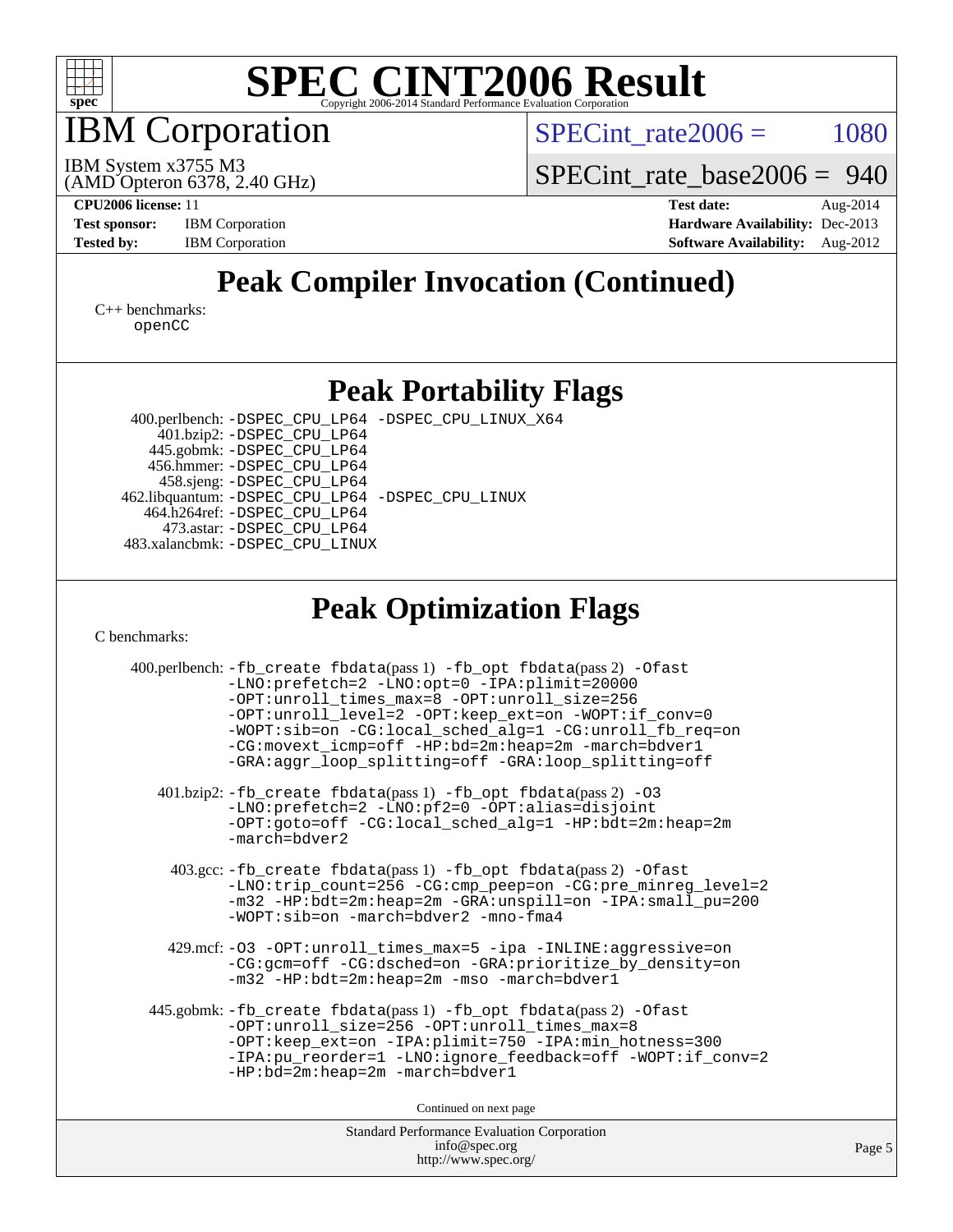

IBM Corporation

 $SPECTnt_rate2006 = 1080$ 

(AMD Opteron 6378, 2.40 GHz) IBM System x3755 M3

[SPECint\\_rate\\_base2006 =](http://www.spec.org/auto/cpu2006/Docs/result-fields.html#SPECintratebase2006) 940

| <b>Test sponsor:</b> | <b>IBM</b> Corporation |
|----------------------|------------------------|
| <b>Tested by:</b>    | <b>IBM</b> Corporation |

**[CPU2006 license:](http://www.spec.org/auto/cpu2006/Docs/result-fields.html#CPU2006license)** 11 **[Test date:](http://www.spec.org/auto/cpu2006/Docs/result-fields.html#Testdate)** Aug-2014 **[Hardware Availability:](http://www.spec.org/auto/cpu2006/Docs/result-fields.html#HardwareAvailability)** Dec-2013 **[Software Availability:](http://www.spec.org/auto/cpu2006/Docs/result-fields.html#SoftwareAvailability)** Aug-2012

## **[Peak Optimization Flags \(Continued\)](http://www.spec.org/auto/cpu2006/Docs/result-fields.html#PeakOptimizationFlags)**

|                   | $\blacksquare$ can openingation $\blacksquare$ nigo (continued)                                                                                                                                                                                                                                                                                   |        |
|-------------------|---------------------------------------------------------------------------------------------------------------------------------------------------------------------------------------------------------------------------------------------------------------------------------------------------------------------------------------------------|--------|
|                   | 456.hmmer: -fb_create fbdata(pass 1) -fb_opt fbdata(pass 2) -Ofast<br>-LNO: prefetch=2 -OPT: alias=disjoint<br>-OPT: unroll times max=16 -OPT: unroll size=512<br>-OPT:unroll_level=2 -OPT:keep_ext=on -CG:cflow=0<br>-CG:cmp_peep=on -CG:pre_local_sched=off -HP:bdt=2m:heap=2m<br>-CG:p2align=0 -CG:load_exe=3 -CG:dsched=on -march=bdver1      |        |
|                   | 458.sjeng: -fb_create fbdata(pass 1) -fb_opt fbdata(pass 2) -Ofast<br>-CG:ptr_load_use=0 -CG:divrem_opt=on -CG:movext_icmp=off<br>-CG:locs_best=on -LNO:full_unroll=10 -IPA:pu_reorder=2<br>-HP:heap=2m:bd=2m -WOPT:sib=on -march=bdver1                                                                                                          |        |
|                   | $462$ .libquantum: basepeak = yes                                                                                                                                                                                                                                                                                                                 |        |
|                   | 464.h264ref: -fb_create fbdata(pass 1) -fb_opt fbdata(pass 2) -03<br>-OPT:unroll_size=256 -OPT:unroll_times_max=2<br>-IPA:plimit=20000 -OPT:alias=disjoint -CG:ptr_load_use=0<br>-CG:local_sched_alg=1 -HP:bdt=2m:heap=2m -march=bdver1                                                                                                           |        |
| $C++$ benchmarks: |                                                                                                                                                                                                                                                                                                                                                   |        |
|                   | 471.omnetpp: - Ofast -m32 - INLINE: aggressive=on - CG: cmp_peep=on<br>-WOPT:sib=on -D__OPEN64_FAST_SET -march=bdver2 -mno-fma4<br>-L/root/work/libraries/SmartHeap-10/lib -lsmartheap                                                                                                                                                            |        |
|                   | 473.astar: -fb_create fbdata(pass 1) -fb_opt fbdata(pass 2) -Ofast<br>-WOPT:if_conv=0 -WOPT:sib=on -CG:divrem_opt=on<br>-CG:p2align=1 -CG:dsched=on -GRA:optimize_boundary=on<br>-OPT:alias=disjoint -INLINE:aggressive=on<br>-IPA: small_pu=3000 -IPA: plimit=3000 -HP: bdt=2m: heap=2m<br>-march=bdver1                                         |        |
|                   | 483.xalancbmk: -Ofast -LNO:prefetch=2 -OPT:unroll_size=512<br>-OPT:unroll_times_max=8 -D__OPEN64_FAST_SET<br>-INLINE:aggressive=on -m32 -CG:cmp_peep=on<br>-CG:local_sched=off -CG:p2align=1 -GRA:unspill=on<br>-TENV: frame_pointer=off -fno-emit-exceptions -march=bdver2<br>$-mno-fma4$<br>-L/root/work/libraries/SmartHeap-10/lib -lsmartheap |        |
|                   | The flags files that were used to format this result can be browsed at<br>http://www.spec.org/cpu2006/flags/x86-open64-452-flags-rate-revA-III.html<br>http://www.spec.org/cpu2006/flags/IBM-Platform-Flags-V1.2-AMD-A.html                                                                                                                       |        |
|                   | You can also download the XML flags sources by saving the following links:<br>http://www.spec.org/cpu2006/flags/x86-open64-452-flags-rate-revA-III.xml<br>http://www.spec.org/cpu2006/flags/IBM-Platform-Flags-V1.2-AMD-A.xml                                                                                                                     |        |
|                   | Standard Performance Evaluation Corporation<br>info@spec.org<br>http://www.spec.org/                                                                                                                                                                                                                                                              | Page 6 |